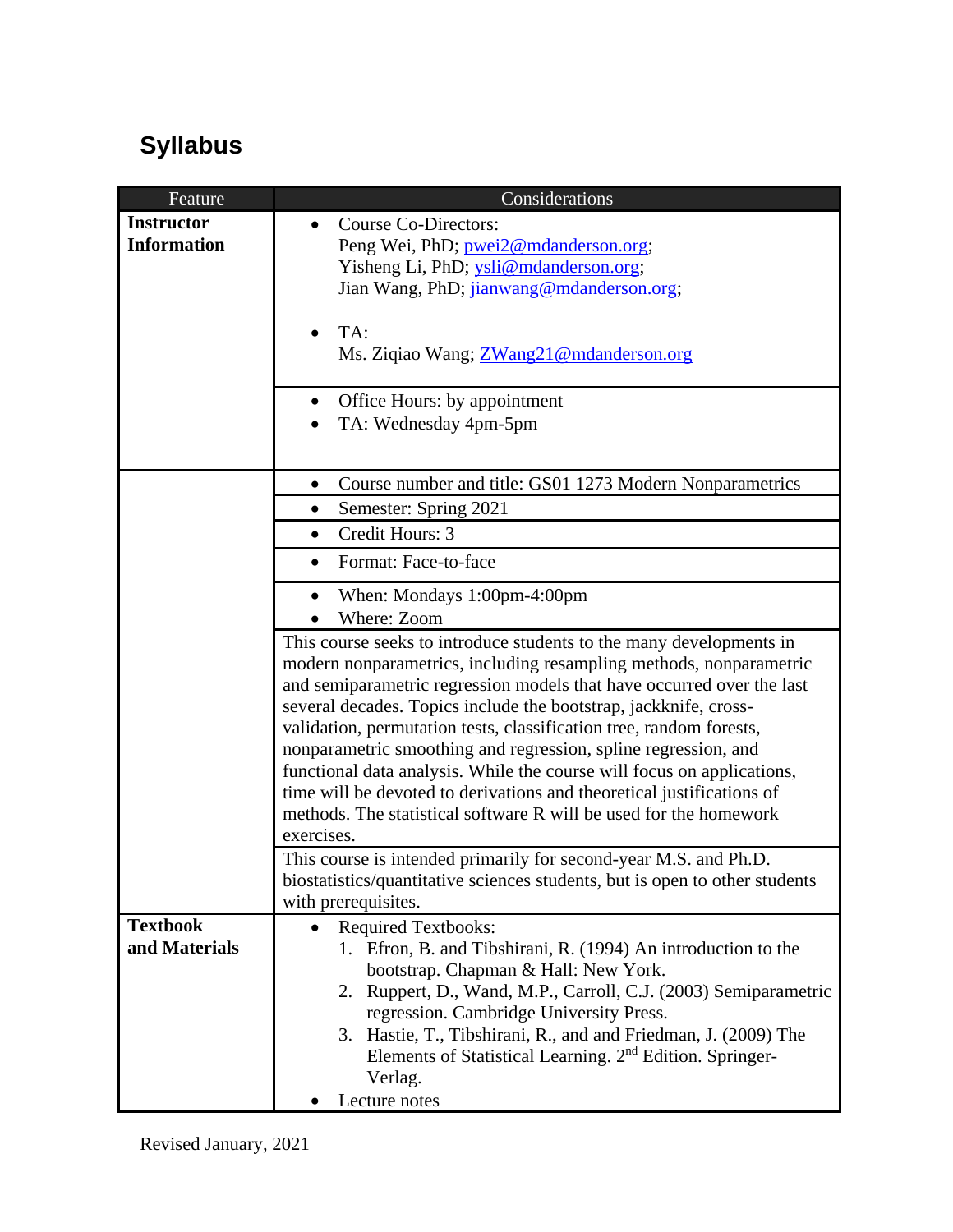| Course                 | Students are expected to participate in-class activities, complete                                          |
|------------------------|-------------------------------------------------------------------------------------------------------------|
| <b>Expectations</b>    | homework assignments on time, apply the methods covered in the course                                       |
|                        | to solve a quantitative biomedical problem, and summarize and present                                       |
|                        | the results as a final course project.                                                                      |
| <b>Course Learning</b> | At the end of the course, students should be able to:<br>$\bullet$                                          |
| <b>Objectives</b>      | 1. Apply the bootstrap properly to standard error estimation,                                               |
|                        | confidence interval and hypothesis testing                                                                  |
|                        | 2. Apply the permutation tests properly to independent and                                                  |
|                        | dependent data                                                                                              |
|                        | 3. Choose and apply appropriate nonparametric regression                                                    |
|                        | techniques to biomedical problems                                                                           |
|                        | 4. Report and present results from the application of resampling<br>and nonparametric regression techniques |
| <b>List of Topics</b>  | Topics include the bootstrap, jackknife, cross-validation,                                                  |
|                        | $\bullet$<br>permutation tests, CART, random forest, nonparametric                                          |
|                        | smoothing and regression, and splines.                                                                      |
| <b>Learning</b>        | Lectures, homework assignments including computer simulations<br>$\bullet$                                  |
| <b>Activities</b>      | and data analyses, a midterm exam and a final project                                                       |
|                        |                                                                                                             |
|                        | The statistical software R will be used extensively for in-class<br>$\bullet$                               |
|                        | examples, homework assignments and the final project.                                                       |
| <b>Student</b>         | The course will be letter graded. Evaluation will be based on<br>$\bullet$                                  |
| <b>Assessment</b>      | class participation, homework assignments, a midterm and a final                                            |
| <b>And Grading</b>     | project (a written report and a 20-min presentation).                                                       |
| <b>Criteria</b>        | The weights of all components are: homework $(25\%)$ , midterm<br>$\bullet$                                 |
|                        | $(30\%)$ , final project $(45\%)$ .                                                                         |
|                        |                                                                                                             |
|                        | Grading Criteria: A: $> = 80\%$ , B: <80% and >=70%, C: <70% and<br>$\bullet$<br>$>= 60\%$ , F: <60%        |
|                        | There will be bi-weekly homework assignments. You can work<br>$\bullet$                                     |
|                        | with other students on the homework assignments; however, all                                               |
|                        | turned in work should be your own. There will be a 20% penalty                                              |
|                        | per day for late homework unless you provide a written medical                                              |
|                        | excuse for not turning in homework on time.                                                                 |
| <b>Prerequisites</b>   | PH1910 and PH1911 (UT-SPH) Theory of Biostatistics I & II (or<br>$\bullet$                                  |
| and/or                 | equivalent) and Linear Regression or Consent of Instructor.                                                 |
| <b>Technical</b>       | Majority of the homework assignments will require R<br>$\bullet$                                            |
| <b>Requirements</b>    | programming. At least working knowledge of R is required.                                                   |
|                        | http://www.r-project.org/                                                                                   |
|                        |                                                                                                             |
|                        | $\bullet$                                                                                                   |
|                        |                                                                                                             |
|                        |                                                                                                             |